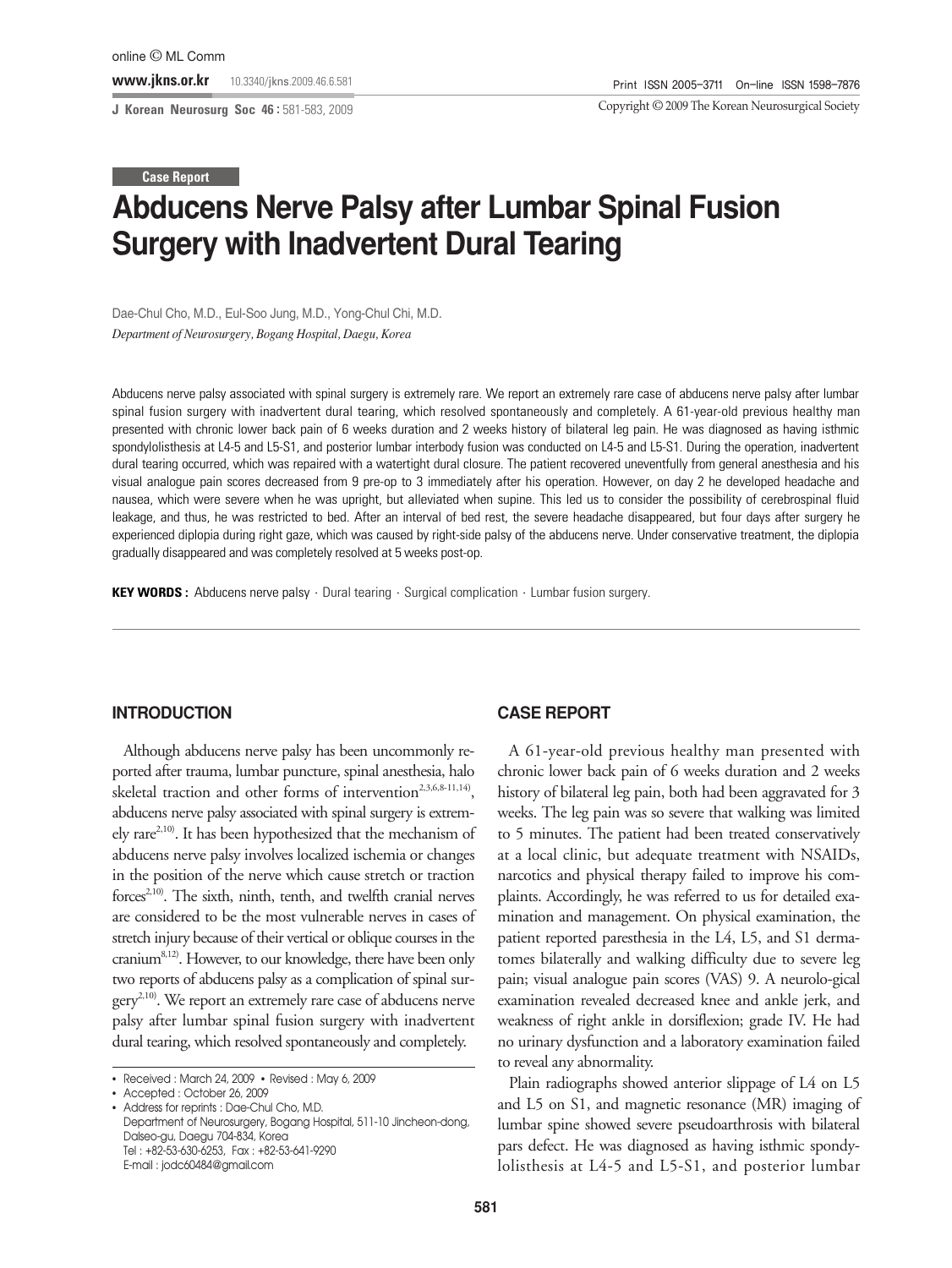interbody fusion was conducted on L4-5 and L5-S1 (Fig. 1). During the operation, severe adhesion was found around granulation tissues at the right L4 pars defect, and despite careful dissection and granulation tissue removal, inadvertent dural tearing occurred, which was repaired with a watertight dural closure. The patient recovered uneventfully from general anesthesia and his VAS pain score decreased from 9 pre-op to 3 immediately after his operation. The next day, he was able to walk independently and we removed the Hemovac drain at the operation site. However, on day 2 he developed headache and nausea, which were severe when he was upright, but minimal when supine. This led us to consider the possibility of cerebrospinal fluid leakage, and thus, he was restricted to bed rest. After time of bed rest, the severe headache disappeared, but four days after surgery he experienced diplopia during right gaze, which was caused by right-side palsy of the abducens nerve. No additional neurological abnormalities were observed and brain MRI revealed no cerebral infarction and intracranial hypotension, which characteristic features are diffuse meningeal enhancement, small ventricles, downward dis-



**Fig. 1.** Postoperative X-rays show posterior lumbar interbody fusion on L4-5, L5-S1.



Fig. 2. Magnetic resonance images of the brain fail to reveal any brain stem infarct and intracranial hypotension after the development of abducens nerve palsy postoperatively. A : T2-weighted axial image. B : A diffusion weighted image.

placement of brainstem and subdural fluid collection (Fig. 2). Under conservative treatment, the diplopia gradually disappeared and was completely resolved at 5 weeks post-op.

### **DISCUSSION**

Although isolated abducens nerve palsy can be caused by a pontine infarct<sup>1</sup>, it is generally agreed that abducens nerve palsy is usually associated with a stretch or traction injury of the sixth nerve, caused by localized ischemia or a change in nerve position<sup>2,10)</sup>. Two main circumstances lead to stretch or traction forces on the sixth nerve.

One concerns cerebrospinal fluid (CSF) leakage, such as, during lumbar puncture, spinal anesthesia, ventricular shunting for normal pressure hydrocephalus, and during surgery on a spinal cord tumor<sup>2,5,6,9,11,14)</sup>. The most common side effect of CSF leakage is a post-dural puncture headache (PDPH), which commonly occurs within 12-24 hours of puncture. In addition to PDPH, abducens nerve palsy can also occur. It has been reported abducens nerve palsy after diagnostic lumbar puncture can be uni- or bilateral, and

> that it usually occurs 4-14 days after lumbar puncture and resolves completely after  $4$  weeks to  $4$  months<sup>9)</sup>. In our patient, inadvertent dural tearing occurred during operation due to severe adhesion, and abducens nerve palsy occurred 4 days after surgery. Although the precise pathogenesis of abducens nerve palsy after CSF leakage is uncertain, it is generally agreed that downward sagging of the brain due to a low CSF pressure produces headache and causes cranial nerve traction, which can lead to palsy $6$ . In a recent report by Nakagawa et al.<sup>10)</sup>, the authors described a patient who developed abducens nerve palsy after surgery for a spinal cord tumor at the C1/2 level. They speculated during reduction of the deviated spinal cord by decompression that the abducens nerve was probably subjected to some degrees of mechanical stress. In addition, brain shifting following CSF leakage at surgery was considered to be a cause of the palsy.

> The other circumstance that leads to stretch or traction forces being applied to the sixth nerve involves